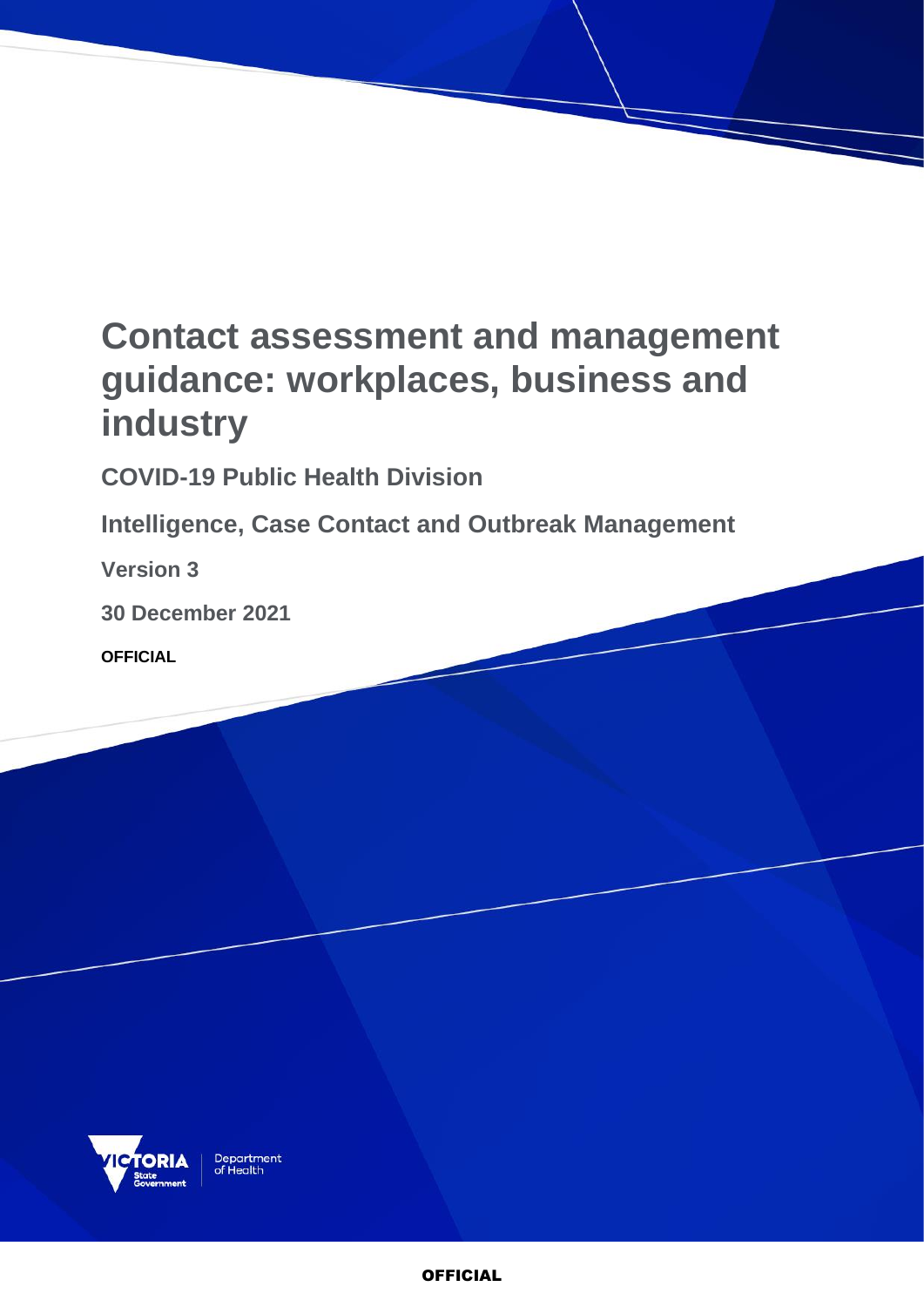### **SCOPE**

This guidance is to support decision making following a COVID-19 exposure in workplaces, business and industry settings. This may include but is not limited to, offices, hospitality venues, supermarkets, warehouses, construction sites and public transport depots.

It is for businesses and members of the public to assess and manage situations where an infectious case has attended business, industry or workplace premises.

**This guidance does not apply to exposures in households or sensitive settings**, that is schools, healthcare (hospital and community-based), residential facilities including aged care, correctional centres or other settings where there are people at high risk of severe illness.

The guidance will be updated to reflect changes to COVID-19 epidemiology and the public health response in Victoria.

#### **Specific assessment may be required in some circumstances**

This guidance is general. Specific risk assessment and tailored outbreak management by the Department of Health and Local Public Health Units may be required in some circumstances, where significant transmission events have occurred, or where other additional risks apply (workforce, operational continuity or community risks).

### **Workplace and employee obligations**

A person who is a confirmed case of COVID-19 must notify the operator of any work premises at which they ordinarily work that they've been diagnosed with COVID-19 and of their infectious period, if they attended an indoor space at the work premises during their infectious period.

The operator of a workplace must take reasonable steps to notify employees and contractors that they have been exposed to a positive case, and to advise them of their testing and quarantine obligations.

A workplace will be required to maintain a system to enable them to, where relevant, notify contacts and obtain assurance of a negative test result from an individual prior to their return to the premises.

### **For further information**

[Information and advice for businesses who have a confirmed case of COVID-19 in the workplace](https://www.coronavirus.vic.gov.au/confirmed-case-workplace) <https://www.coronavirus.vic.gov.au/confirmed-case-workplace>

To receive this document in another format, call the Coronavirus Hotline 1800 675 398 (press 0 for an interpreter, if required), or contact [coronavirus.vic.gov.au](https://www.coronavirus.vic.gov.au/contact-us) <https://www.coronavirus.vic.gov.au/contact-us>.

Authorised and published by the Victorian Government, 1 Treasury Place, Melbourne.

© State of Victoria, Australia, Department of Health, December 2021.



Department of Health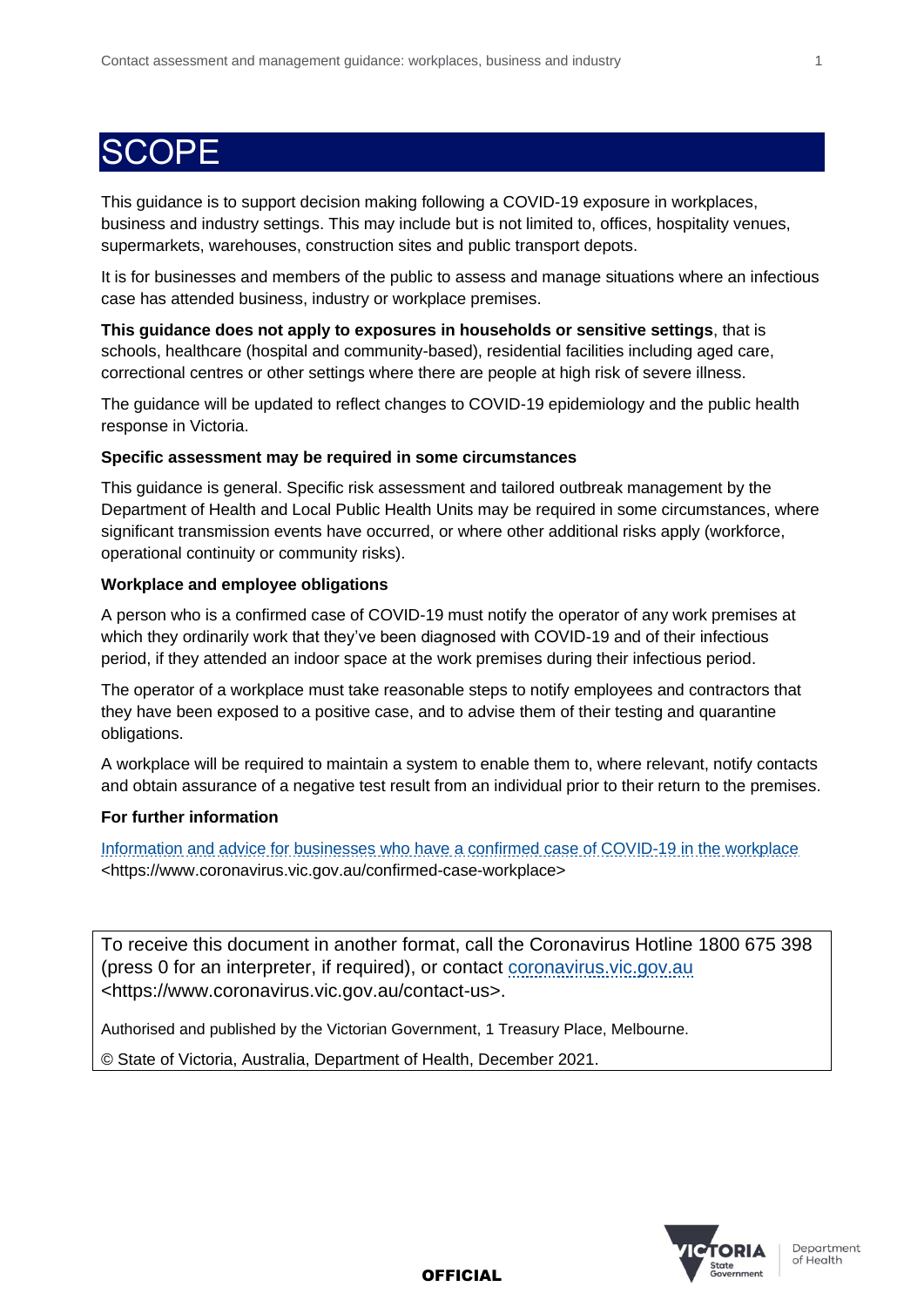### CONTACT ASSESSMENT AND MANAGEMENT MATRIX

**Contact** = any **staff member or contractor** who has contact with a confirmed positive case of COVID-19 in a **non-household** setting.

 $\text{Case} = \text{any confirmed}$ positive

**EXPOSURE EVENT RISK ASSESSMENT**

An exposure event is contact with a confirmed case of COVID-19 during their infectious period.

1. The business conducts a risk assessment for each exposure event using the contact assessment and management matrix.

2. Individuals are identified as contacts or low risk. Contact lists are managed by the workplace and are not provided to the Local Public Health Unit unless specifically requested (for example, during an outbreak).

3. Individuals must follow the testing and quarantine requirements for their assessed level of risk (low risk or contact).

| positive case of COVID-19. | <b>No</b>                    | Low-risk exposure scenario:                                                                                                                                       | Medium-risk exposure scenario:                                                                                                                                                   | High-risk exposure scenario:                                                                                                                                                                                                      |
|----------------------------|------------------------------|-------------------------------------------------------------------------------------------------------------------------------------------------------------------|----------------------------------------------------------------------------------------------------------------------------------------------------------------------------------|-----------------------------------------------------------------------------------------------------------------------------------------------------------------------------------------------------------------------------------|
| exposure                   |                              | Contact with a confirmed case in their infectious<br>period that is:                                                                                              | Contact with a confirmed case in their infectious period<br>that is:                                                                                                             | Contact with a confirmed case in their infectious<br>period that is:                                                                                                                                                              |
|                            |                              | face-to-face $(<1.5m)$ and transient $(<1$<br>minute)                                                                                                             | face-to-face $(<1.5m)$ and non-transient $(1-15)$<br>minutes)                                                                                                                    | face-to-face $(<1.5m)$ and prolonged $(>15$<br>$\bullet$<br>minutes)                                                                                                                                                              |
|                            |                              | <b>OR</b>                                                                                                                                                         | OR                                                                                                                                                                               | <b>OR</b>                                                                                                                                                                                                                         |
|                            |                              | distanced $(>1.5m)$ and any duration in a<br>large $($ >300 $m2)$ indoor space or outdoors<br><b>AND</b><br>does not meet the criteria for medium or<br>high risk | distanced $(>1.5m)$ and very prolonged $(>2$<br>$\bullet$<br>hours) in a medium-sized indoor space (100-<br>$300m^2$ )<br><b>AND</b><br>does not meet the criteria for high risk | direct physical contact (for example, shaking<br>$\bullet$<br>hands, hugging, kissing)<br><b>OR</b><br>distanced $(>1.5m)$ and very prolonged $(>2$<br>$\bullet$<br>hours) in a small indoor space $\left($ < 100m <sup>2</sup> ) |
| Masks not worn*            | <b>Extremely</b><br>low risk | Low risk<br>Contact                                                                                                                                               |                                                                                                                                                                                  | Contact                                                                                                                                                                                                                           |
| <b>Masks worn</b>          | Extremely<br>low risk        | Low risk                                                                                                                                                          | Low risk<br>Contact<br>(if vaccinated)<br>(if unvaccinated)                                                                                                                      | Contact                                                                                                                                                                                                                           |

\*Mask not worn by either the case or the person exposed. Incorrect mask use or a medical mask exemption is to be considered the same as 'no mask' for assessment and management. Note: time periods are cumulative across a period of one day (for example, two separate 10-minute exposures should be assessed as a 'prolonged' (>15 min) exposure.

#### **QUARANTINE AND TESTING REQUIREMENTS**

| What you need to do | Low risk (and extremely low risk) | Monitor for symptoms and get PCR tested if you have any symptoms, however mild.                                                                                                                                                                                                                       |  |
|---------------------|-----------------------------------|-------------------------------------------------------------------------------------------------------------------------------------------------------------------------------------------------------------------------------------------------------------------------------------------------------|--|
|                     | <b>Contact</b>                    | Daily rapid antigen testing for 5 days after contact notification. There are no ongoing quarantine requirements and contacts may return to work.<br>If a rapid antigen test is positive or the contact develops symptoms, they must have a PCR test and isolate until they receive a negative result. |  |

Note: a positive rapid antigen test must be confirmed by a PCR test.

**THE PRESENCE OF SYMPTOMS ALWAYS REQUIRES TESTING**